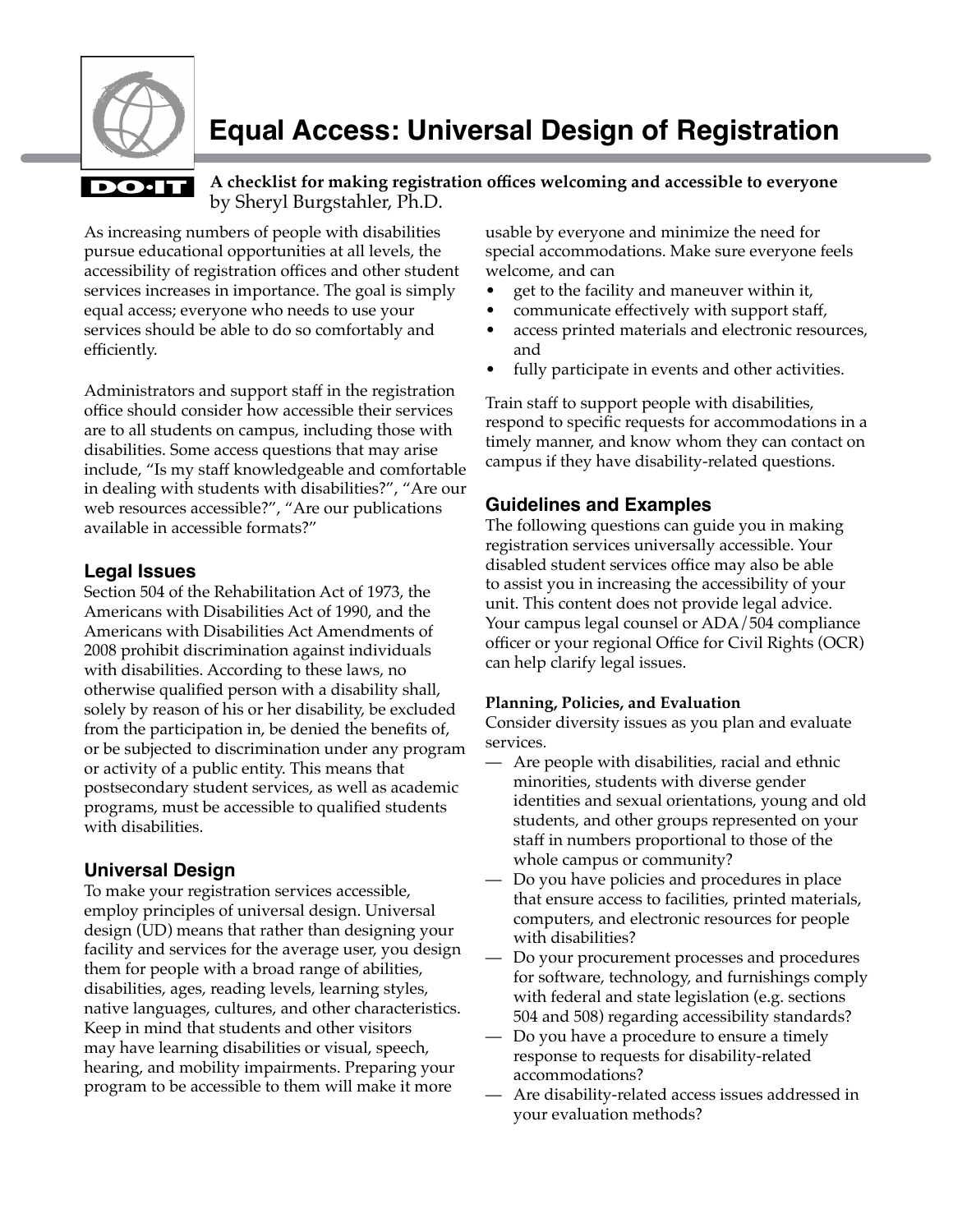#### **Physical Environments and Products**

Ensure that facilities, activities, materials, and equipment are physically accessible to and usable by all students and that all potential student characteristics are addressed in safety considerations.

- Are there parking areas, pathways, and entrances to the building that are wheelchairaccessible and clearly identified?
- Are all levels of the facility connected via an accessible route of travel?
- Are there maps available that designate accessible travel routes and building entrances?
- Are there ample high-contrast, large-print directional signs to and throughout the office?
- Do elevators have auditory, visual, and tactile signals and are elevator controls accessible from a seated position?
- Are wheelchair-accessible restrooms with wellmarked signs available in or near the office?
- Is adequate light available?
- Is at least part of a service desk or counter at a height accessible from a seated position?
- Are aisles kept wide and clear of obstructions for the safety of users who have mobility or visual impairments?
- When there is a need to meet with an individual who uses a wheelchair, is there an office or meeting room available that is accessible?

Consult the *ADA Checklist for Readily Achievable Barrier Removal* at *[www.ada.gov/checkweb.htm](http://www.ada.gov/checkweb.htm)* for more suggestions. For computing facilities, consult the *Equal Access: Universal Design of Computer Labs* video and publication at *[www.washington.edu/doit/videos/](http://www.washington.edu/doit/videos/index.php?vid=12) [index.php?vid=12](http://www.washington.edu/doit/videos/index.php?vid=12)*.

#### **Information Resources and Technology**

If your learning center uses computers as information resources, ensure these systems employ accessible design, that staff members are aware of accessibility options, and systems are in place to make accommodations.

- Is software to enlarge screen images and a large monitor available to assist students with low vision and learning disabilities?
- Do you provide a trackball to be used by someone who has difficulty controlling a mouse?
- Are staff members aware of accessibility options (e.g., enlarged text feature) included in computer operating systems and of assistive technology available in the facility?
- In key publications and on your website, do you include a statement about your commitment to universal access and procedures for requesting disability-related accommodations? For example, you could include the following statement: "Our goal is to make all materials and services accessible. Please inform staff of accessibility barriers you encounter, and request accommodations that will make activities and information resources accessible to you."
- Do pictures in your publications and website include people with diverse characteristics with respect to race, gender, age, and disability?
- Are printed publications available in alternate formats such as braille, large print, and electronic text?
- Are key documents provided in language(s) other than English?
- Are printed materials within easy reach from a variety of heights and without furniture blocking access?
- Do electronic resources, including web pages, adhere to accessibility guidelines or standards adopted by your institution or your office? Is every step of your online registration process accessible to people with disabilities? *Guide to the Section 508 Standards for Accessible Electronic and Information Technology* (*[www.access-board.](http://www.access-board.gov/guidelines-and-standards/communications-and-it/about-the-section-508-standards) [gov/guidelines-and-standards/communications](http://www.access-board.gov/guidelines-and-standards/communications-and-it/about-the-section-508-standards)[and-it/about-the-section-508-standards](http://www.access-board.gov/guidelines-and-standards/communications-and-it/about-the-section-508-standards)*) and *World Wide Web Consortium's Web Content Accessibility Guidelines* (*[www.w3.org/WAI/](http://www.w3.org/WAI/)*) are most commonly used. For information about making your website accessible to everyone, consult the *World Wide Access: Accessible Web Design* video and publication at *[www.washington.edu/doit/](http://www.washington.edu/doit/videos/index.php?vid=35) [videos/index.php?vid=35](http://www.washington.edu/doit/videos/index.php?vid=35)*.
- Is an adjustable-height table available for each type of workstation to assist students who use wheelchairs or are small or large in stature?
- Do you provide adequate work space for both left- and right-handed users?
- Are procedures in place for a timely response for assistive technology?

For more information about assistive technology, consult the videos and publications at *[www.washington.edu/doit/resources/](http://www.washington.edu/doit/resources/popular-resource-collections/accessible-technology) [popular-resource-collections/accessible-technology](http://www.washington.edu/doit/resources/popular-resource-collections/accessible-technology)*.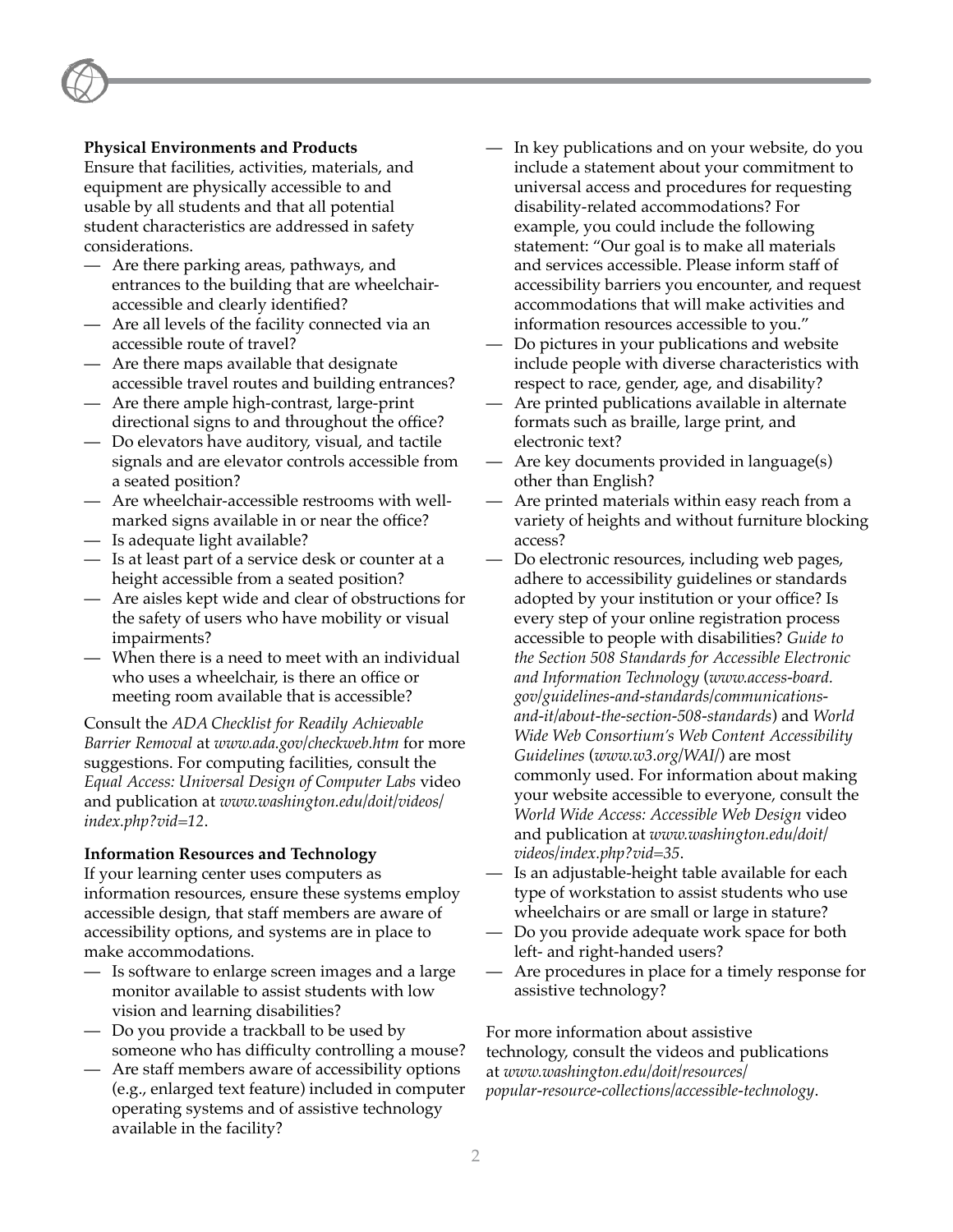#### **Staff**

Make sure staff are prepared to serve all current and prospective students.

- Do staff members know how to respond to requests for disability-related accommodations, such as sign language interpreters and documents in alternate formats?
- Are staff members aware of how to access accommodation or assistive technology resources (braille printers, interpreters, large print, electronic text, speech output software, etc.) that are available on campus?
- Are all staff members aware of issues related to communicating with students with different characteristics regarding race and ethnicity, age, and disability? (See Communication Hints at the end of this publication.)

#### **Checklist Updates**

This checklist was field-tested at more than twenty postsecondary institutions (see *[www.washington.edu/](http://www.washington.edu/doit/do-it-admin-project-help-postsecondary-student-services-administrators-work-successfully-students) [doit/do-it-admin-project-help-postsecondary-student](http://www.washington.edu/doit/do-it-admin-project-help-postsecondary-student-services-administrators-work-successfully-students)[services-administrators-work-successfully-students](http://www.washington.edu/doit/do-it-admin-project-help-postsecondary-student-services-administrators-work-successfully-students)*). The result of a nationwide survey to test face-validity of checklist items led to further retirement of the checklist. To increase the usefulness of this working document, send suggestions to *[sherylb@uw.edu](mailto:sherylb@uw.edu)*.

#### **Additional Resources**

An electronic copy of the most current version of this publication as well as additional useful brochures can be found at *[www.washington.edu/doit/resources/](http://www.washington.edu/doit/resources/brochures) [brochures.](http://www.washington.edu/doit/resources/brochures)* A 14-minute video, *Equal Access: Student Services*, demonstrates key points summarized in this publication. It may be freely viewed online at *[www.washington.edu/doit/videos/index.php?vid=11](http://www.washington.edu/doit/videos/index.php?vid=11)* and purchased in DVD format from DO-IT. Consult *[www.](http://www.uw.edu/doit/videos/index.php) [uw.edu/doit/videos/index.php](http://www.uw.edu/doit/videos/index.php)* for access to this and other videos that may be of interest. Permission is granted to reproduce DO-IT videos and publications for educational, noncommercial purposes provided the source is acknowledged.

For more information about applications of universal design consult *[www.washington.edu/doit/resources/](http://www.washington.edu/doit/resources/popular-resource-collections/applications-universal-design) [popular-resource-collections/applications-universal](http://www.washington.edu/doit/resources/popular-resource-collections/applications-universal-design)[design](http://www.washington.edu/doit/resources/popular-resource-collections/applications-universal-design)* or *The Center for Universal Design in Education* at *[www.washington.edu/doit/programs/center-universal](http://www.washington.edu/doit/programs/center-universal-design-education/overview)[design-education/overview](http://www.washington.edu/doit/programs/center-universal-design-education/overview)*. The book *Universal Design in Higher Education: From Principles to Practice,* 

*Second Edition* published by Harvard Education Press shares perspectives of UD leaders nationwide. Learn more or order online at *[www.uw.edu/doit/](http://www.uw.edu/doit/universal-design-higher-education-principles-practice-1) [universal-design-higher-education-principles-practice-1](http://www.uw.edu/doit/universal-design-higher-education-principles-practice-1)*.

### **About DO-IT**

DO-IT (Disabilities, Opportunities, Internetworking, and Technology) serves to increase the success of individuals with disabilities in academic programs and careers such as those in science, engineering, mathematics and technology. Primary funding for DO-IT is provided by the National Science Foundation, the State of Washington, and the U.S. Department of Education.

For further information, to be placed on the DO-IT mailing list, request materials in an alternate format, or to make comments or suggestions about DO-IT publications or web pages, contact:

#### DO-IT

University of Washington Box 354842 Seattle, WA 98195-4842 *[doit@uw.edu](mailto:doit@uw.edu) [www.uw.edu/doit/](http://www.uw.edu/doit/)* 206-685-DOIT (3648) (voice/TTY) 888-972-DOIT (3648) (toll free voice/TTY) 509-328-9331 (voice/TTY) Spokane 206-221-4171 (fax) Founder and Director: Sheryl Burgstahler, Ph.D.

#### **Acknowledgment**

The content of this publication and accompanying video were developed under a grant from the U.S. Department of Education, #P333A020044. However, these contents do not necessarily represent the policy of the U.S. Department of Education, and you should not assume endorsement by the federal government.

Copyright © 2018, 2017, 2012, 2010, 2008, 2006, 2005, 2004, University of Washington. Permission is granted to copy these materials for educational, noncommercial purposes provided the source is acknowledged.



**University of Washington** College of Engineering UW Information Technology College of Education